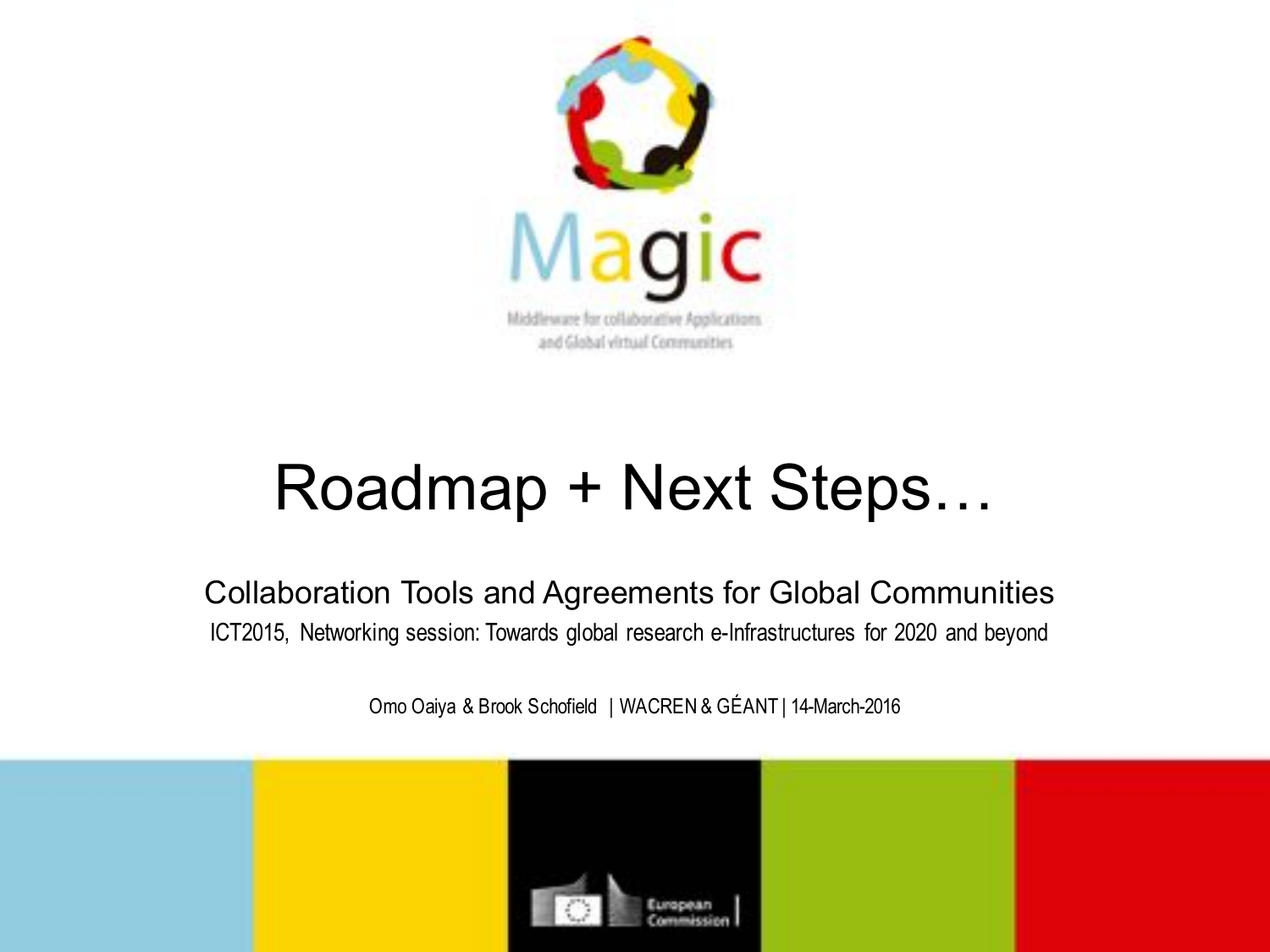



**Europe Latin America Collaborative e-Infrastructure for Research Activities**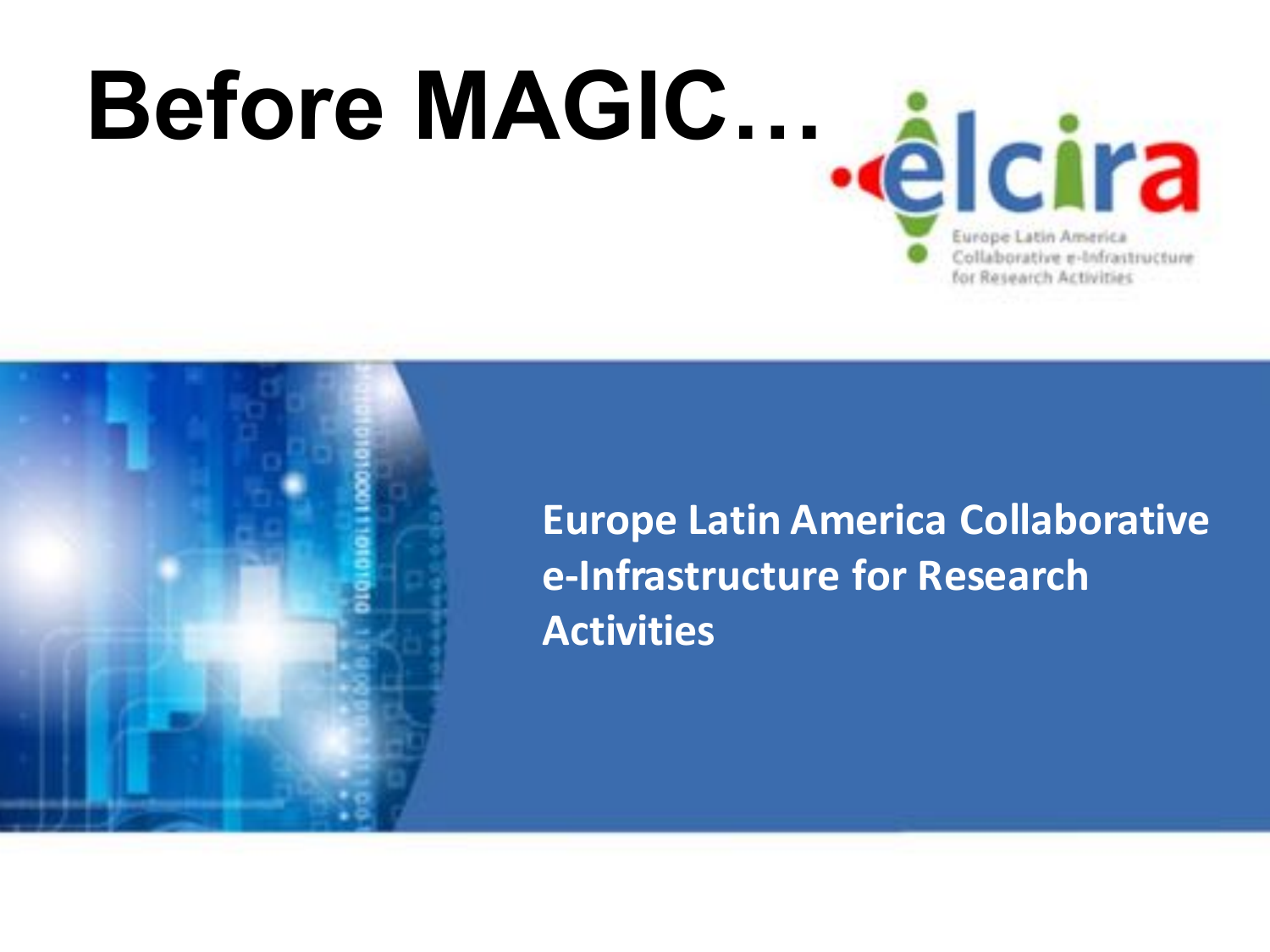#### At the start of the ELCIRA project **June 2012**



eduGAIN Member Joining eduGAIN Candidate Federation Existing/Pilot Federation Target service region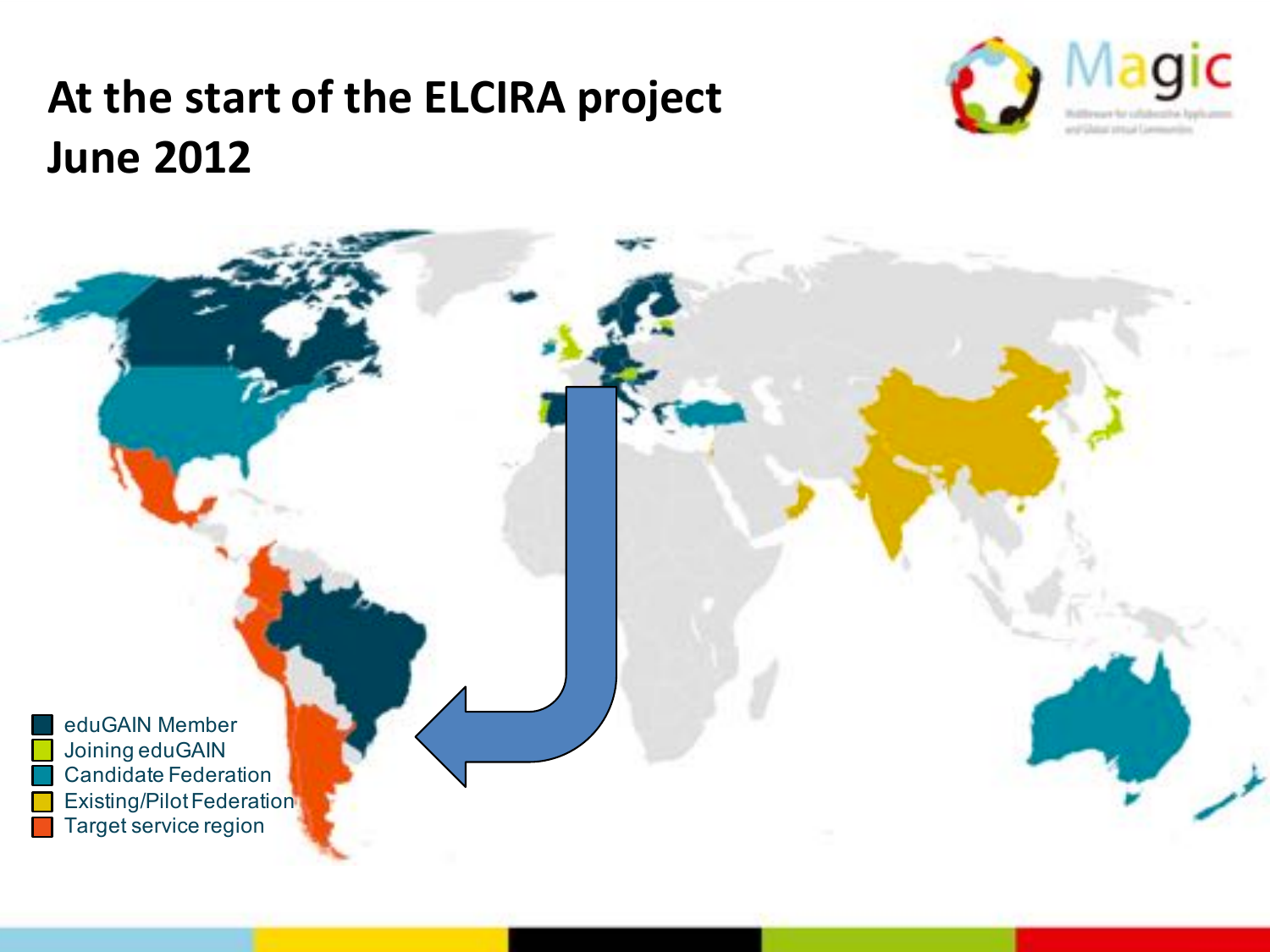#### At the end of the ELCIRA project **June 2012 → Oct 2014**



eduGAIN Member Joining eduGAIN Candidate Federation Existing/Pilot Federation Target service region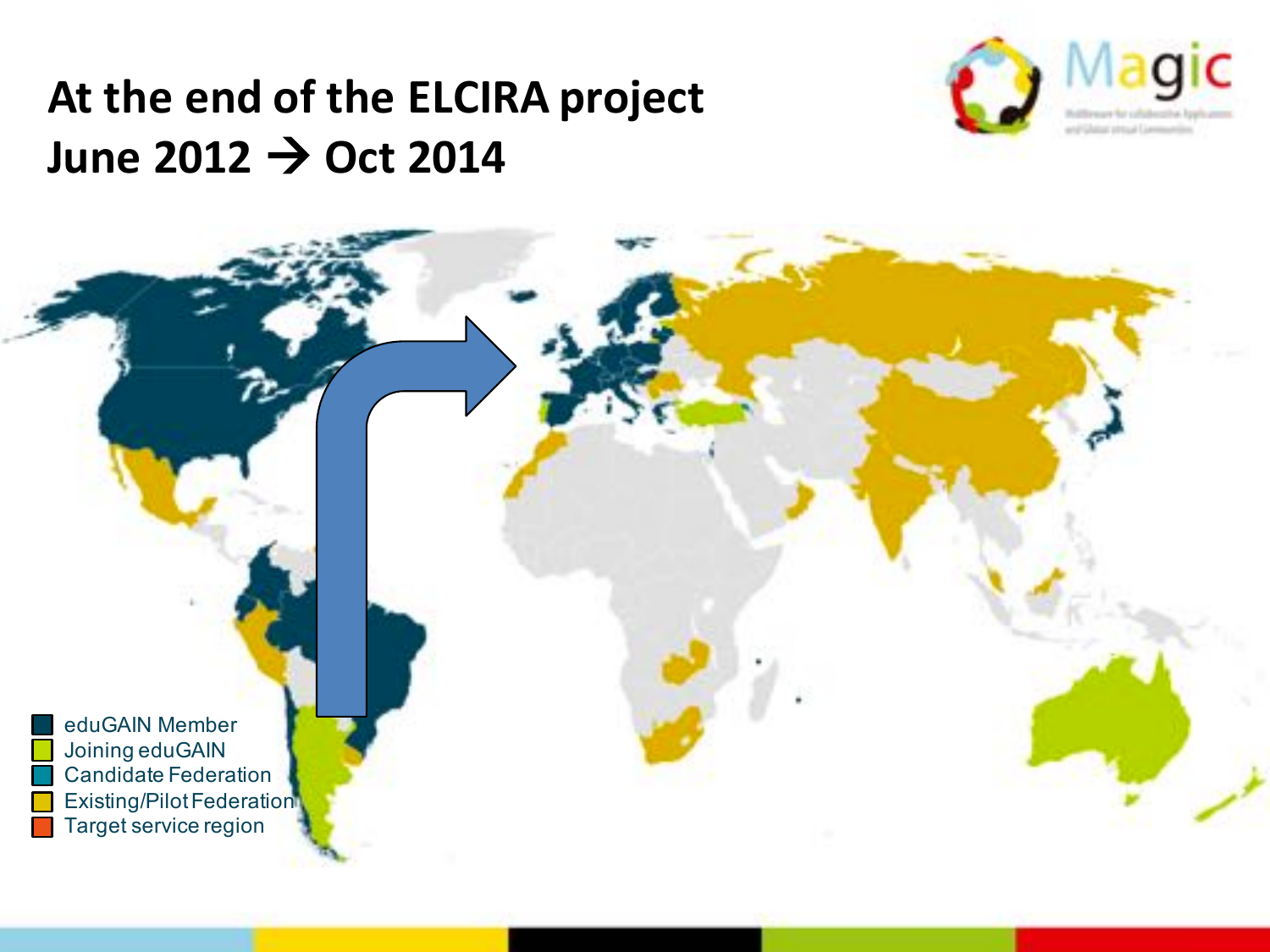#### **Take our success world wide May 2015**  $\rightarrow$  **May 2017**



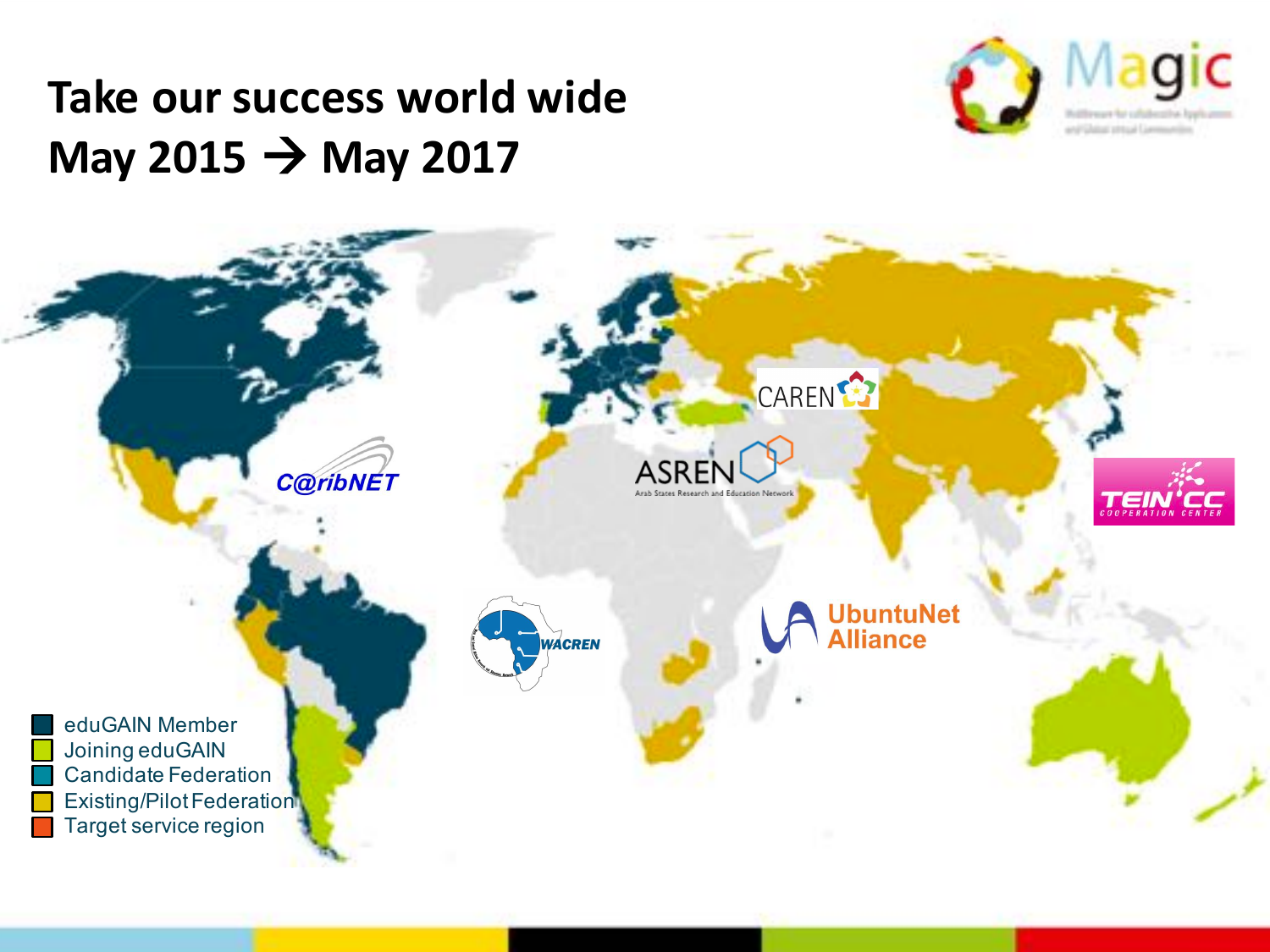#### **WP2: Platforms for Mobility**



# Sauroam

# ZeduGAIN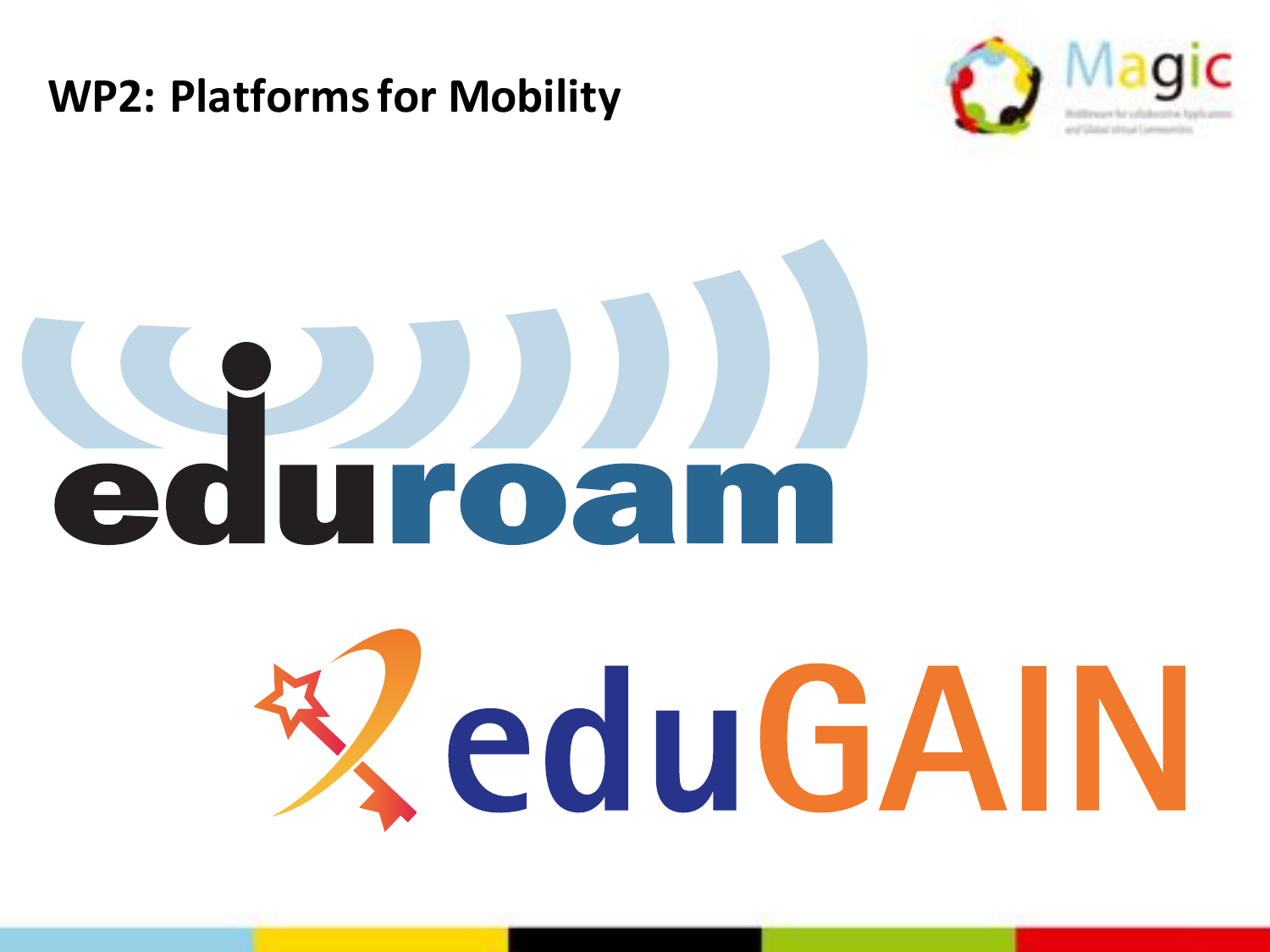#### **Where is eduroam?**



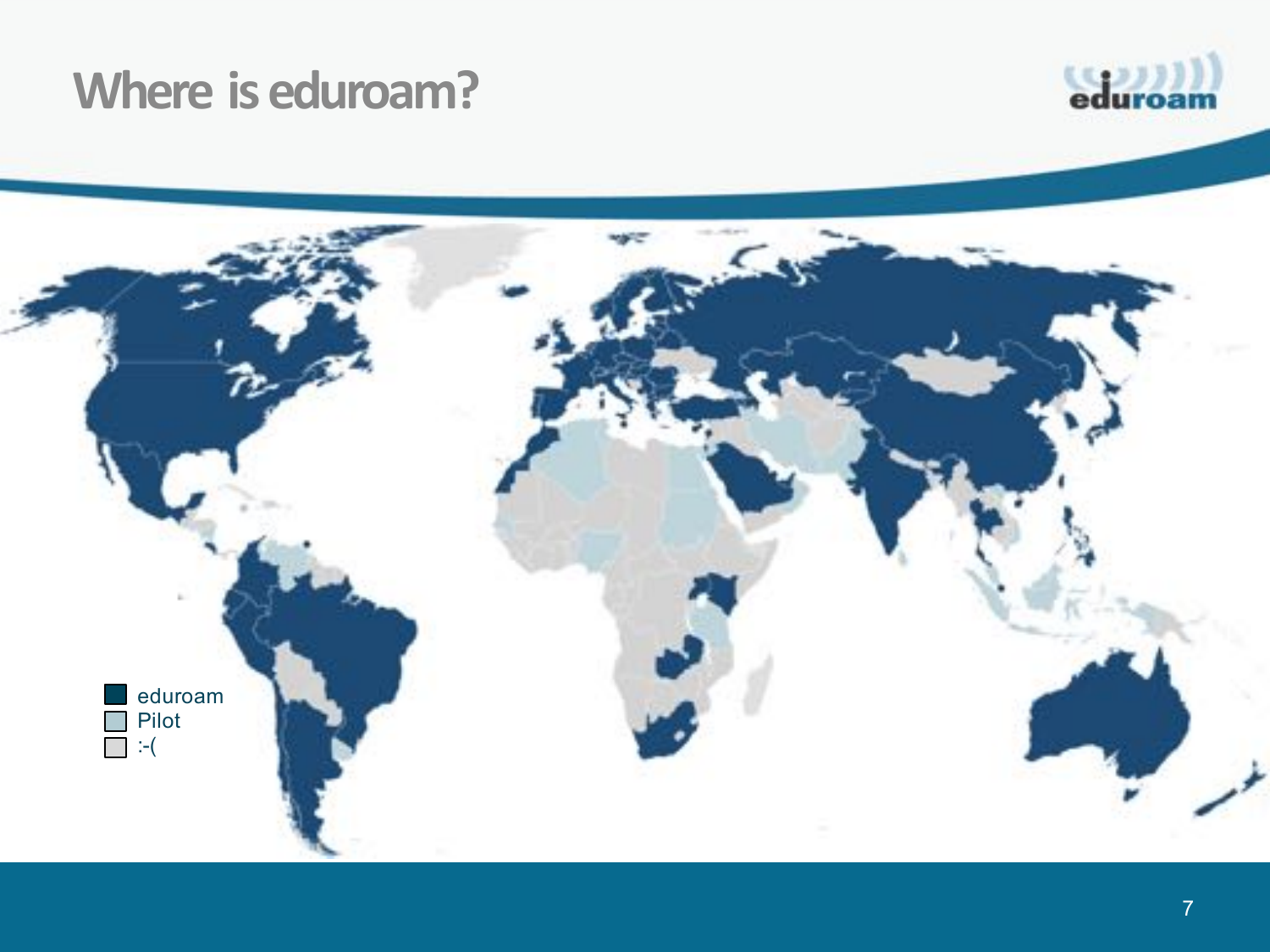## **Where is eduroam in Africa?**



#### • **Production**

 $-$  Morocco, Uganda, South Africa, Kenya, **Zambia.**

#### • **Pilot**

– **Nigeria, Senegal, Algeria, Egypt, Sudan, Tanzania, Tunisia.**

#### • **TODO**

 $-$  **Everyone in this room!** 



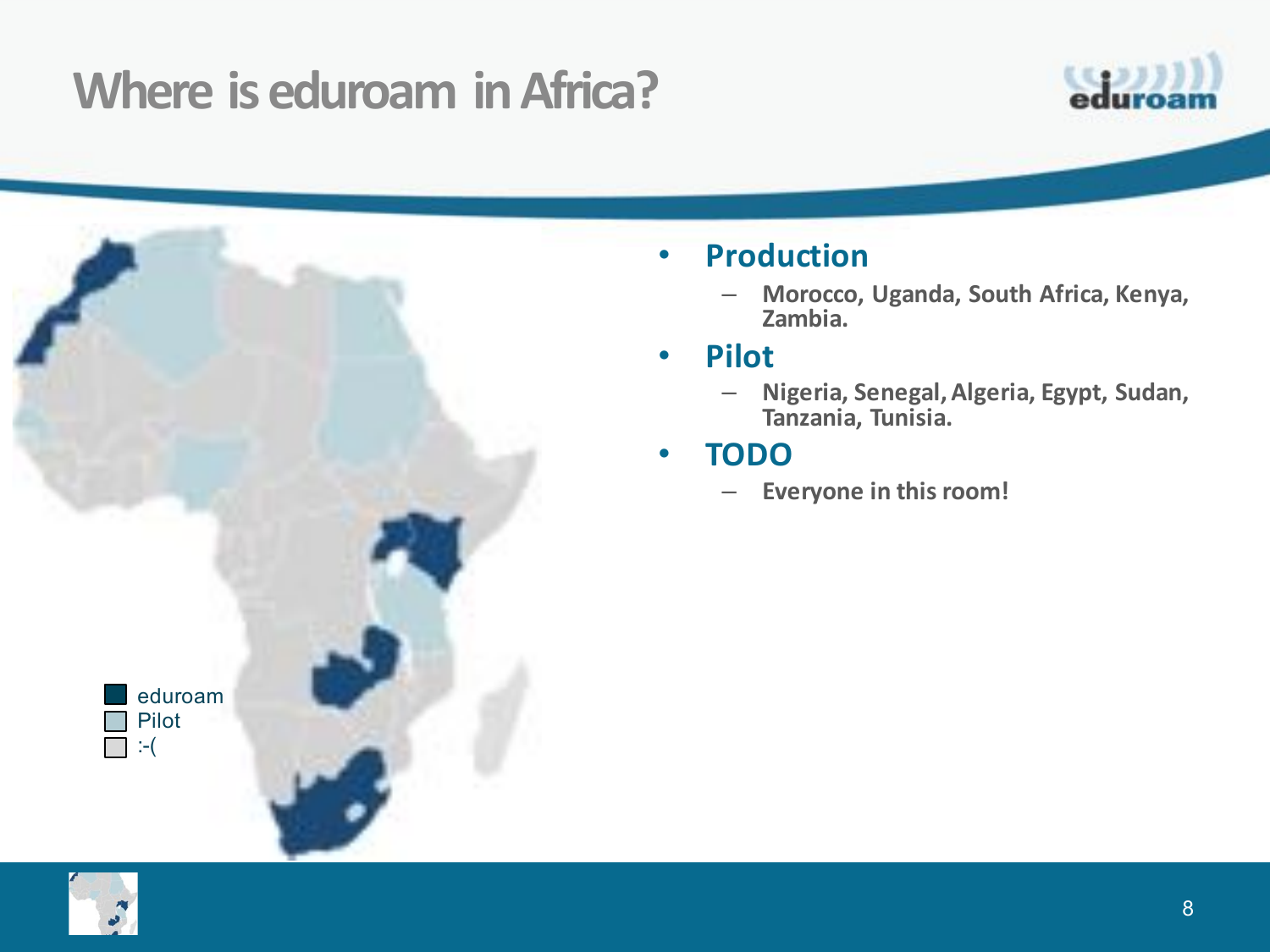### **Where is Identity Federation?**





- Africa
	- Basically a Greenfield Site
- South Africa
	- Doesn't really exist
- Morocco
	- Exists needs org support
- Zambia
	- Need updates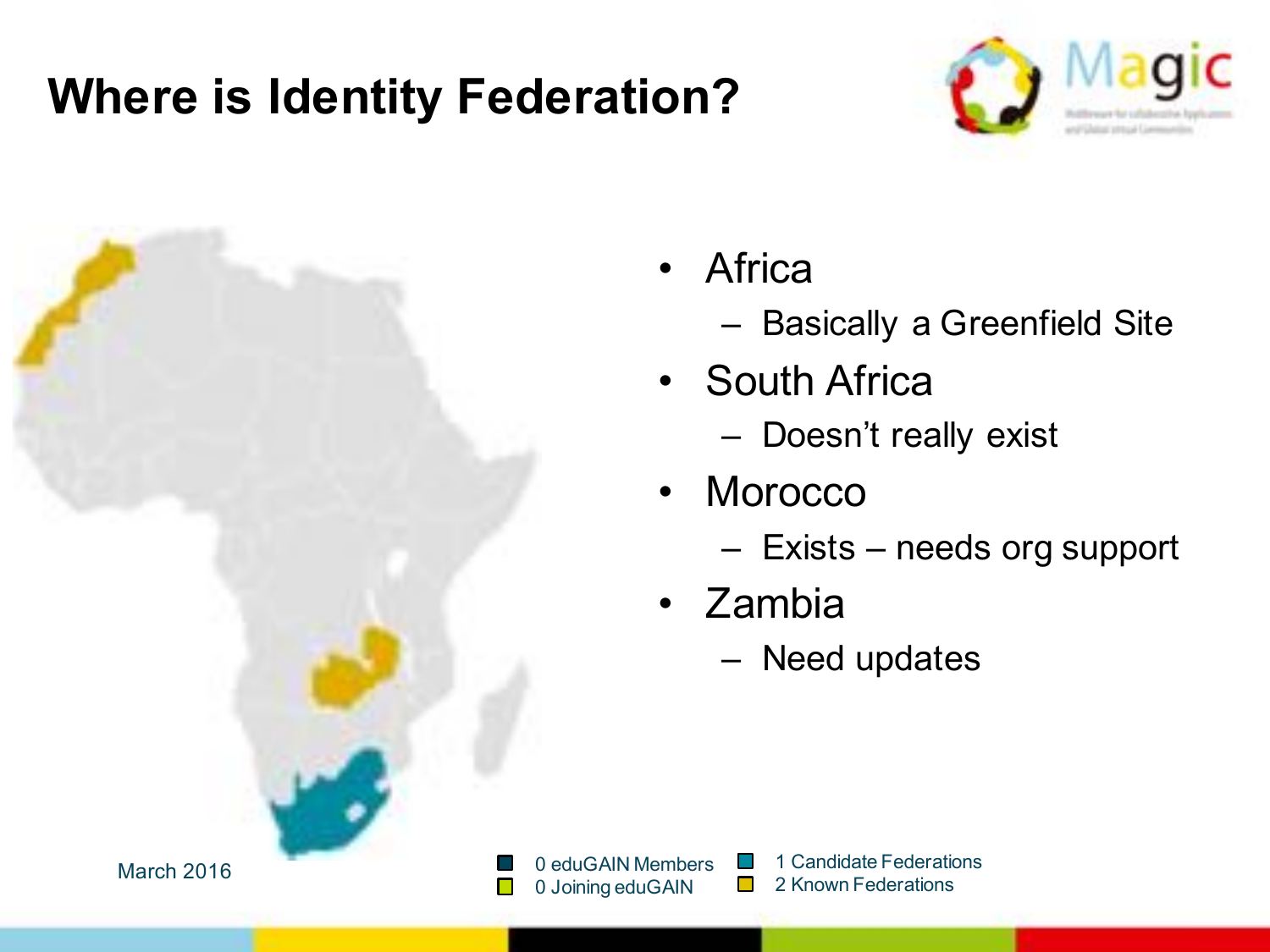#### **Where is Identity Federation?**